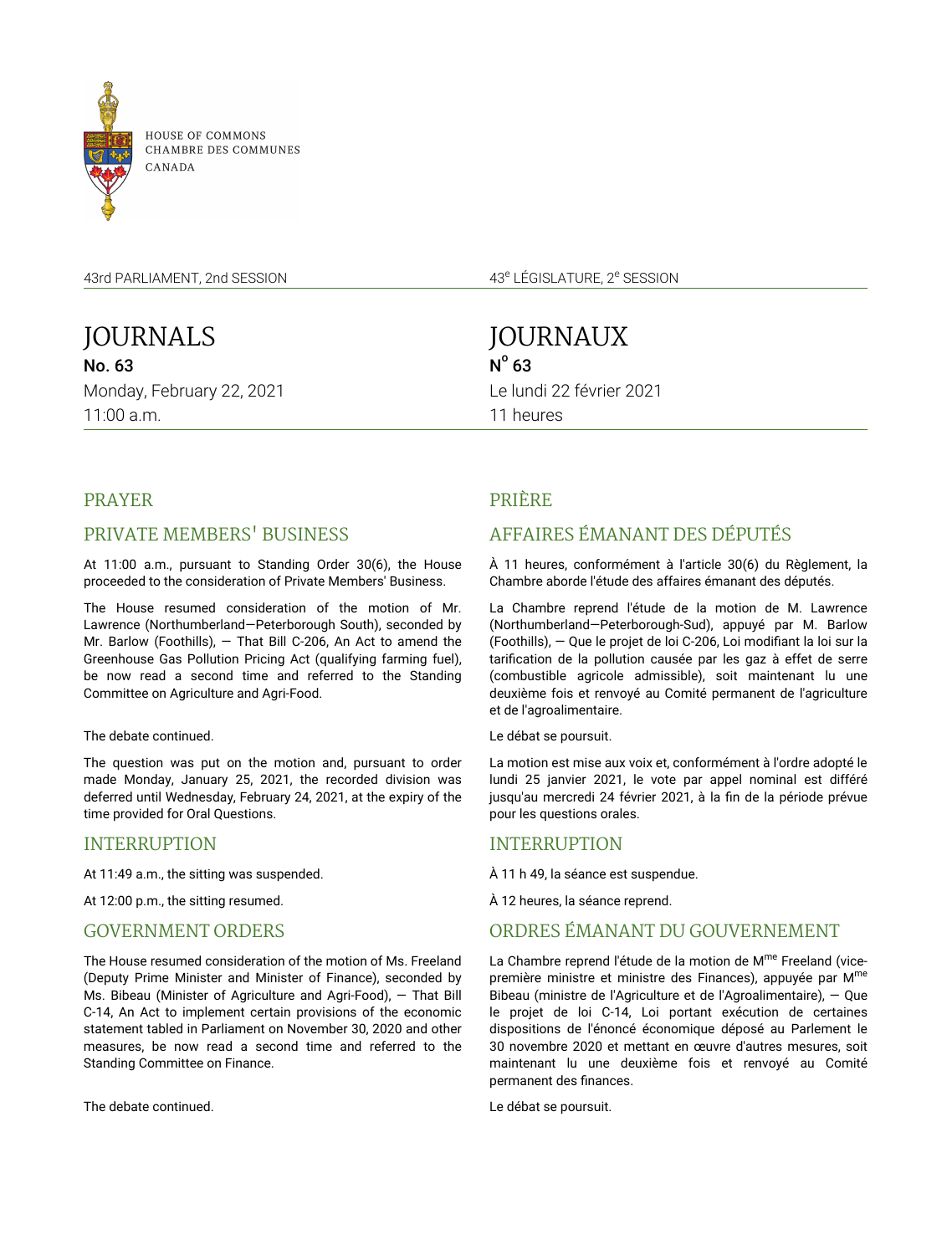## STATEMENTS BY MEMBERS

Pursuant to Standing Order 31, members made statements.

### ORAL QUESTIONS

Pursuant to Standing Order 30(5), the House proceeded to Oral Questions.

## DEFERRED RECORDED DIVISIONS

#### Business of Supply

Pursuant to order made Monday, January 25, 2021, the House resumed consideration of the motion of Mr. Chong (Wellington— Halton Hills), seconded by Mr. Genuis (Sherwood Park—Fort Saskatchewan), — That,

(a) in the opinion of the House, the People's Republic of China has engaged in actions consistent with the United Nations General Assembly Resolution 260, commonly known as the "Genocide Convention", including detention camps and measures intended to prevent births as it pertains to Uyghurs and other Turkic Muslims; and

(b) given that (i) where possible, it has been the policy of the Government of Canada to act in concert with its allies when it comes to the recognition of a genocide, (ii) there is a bipartisan consensus in the United States where it has been the position of two consecutive administrations that Uyghur and other Turkic Muslims are being subjected to a genocide by the Government of the People's Republic of China, the House, therefore, recognize that a genocide is currently being carried out by the People's Republic of China against Uyghurs and other Turkic Muslims, and call on the government to officially adopt this position;

The House proceeded to the taking of the deferred recorded division on the amendment of Mr. Brunelle-Duceppe (Lac-Saint-Jean), seconded by Mr. Bergeron (Montarville),  $-$  That the motion be amended by adding, after the words "against Uyghurs and other Turkic Muslims", the following:

"call upon the International Olympic Committee to move the 2022 Olympic Games if the Chinese government continues this genocide".

The question was put on the amendment and it was agreed to on the following division:

# DÉCLARATIONS DE DÉPUTÉS

Conformément à l'article 31 du Règlement, des députés font des déclarations.

### QUESTIONS ORALES

Conformément à l'article 30(5) du Règlement, la Chambre procède à la période de questions orales.

### VOTES PAR APPEL NOMINAL DIFFÉRÉS

### Travaux des subsides

Conformément à l'ordre adopté le lundi 25 janvier 2021, la Chambre reprend l'étude de la motion de M. Chong (Wellington— Halton Hills), appuyé par M. Genuis (Sherwood Park—Fort Saskatchewan), — Que,

a) de l'avis de la Chambre, la République populaire de Chine s'est livrée à des actions correspondant à ce que prévoit la résolution 260 de l'Assemblée générale des Nations unies, couramment appelée « convention sur le génocide », dont la mise en place de camps de détention et de mesures visant à prévenir les naissances à l'égard des Ouïgours et d'autres musulmans turciques;

b) étant donné que (i) dans la mesure du possible, le gouvernement a comme politique d'agir de concert avec ses alliés lorsqu'il s'agit de reconnaître un génocide, (ii) il existe un consensus aux États-Unis, où deux administrations consécutives sont d'avis que les Ouïgours et d'autres musulmans turciques font l'objet d'un génocide organisé par le gouvernement de la République populaire de Chine, la Chambre reconnaisse qu'un génocide est actuellement perpétré par la République populaire de Chine contre les Ouïgours et d'autres musulmans turciques et demande au gouvernement d'adopter officiellement cette position;

La Chambre procède au vote par appel nominal différé sur l'amendement de M. Brunelle-Duceppe (Lac-Saint-Jean), appuyé par M. Bergeron (Montarville), — Que la motion soit modifiée par adjonction, après les mots « contre les Ouïgours et d'autres musulmans turciques », de ce qui suit :

« demande au Comité international olympique de déplacer les Jeux olympiques de 2022 si la République populaire de Chine continue ce génocide ».

L'amendement, mis aux voix, est agréé par le vote suivant :

(Division No.  $55 -$  Vote n<sup>o</sup> 55)

#### YEAS: 230, NAYS: 28

POUR : 230, CONTRE : 28

### YEAS — POUR

**Aboultaif Aitchison Albas Alleslev Blaney (North Island—Powell River)**

**Allison Amos Anandasangaree Angus Arnold Atwin Bachrach Baker Baldinelli Barlow Barrett Barsalou-Duval Battiste Beaulieu Bendayan Benzen Bergen Bergeron Berthold Bérubé Bezan Bittle Blaikie Blanchette-Joncas Blaney (Bellechasse—Les Etchemins—Lévis)**

**Block Boudrias**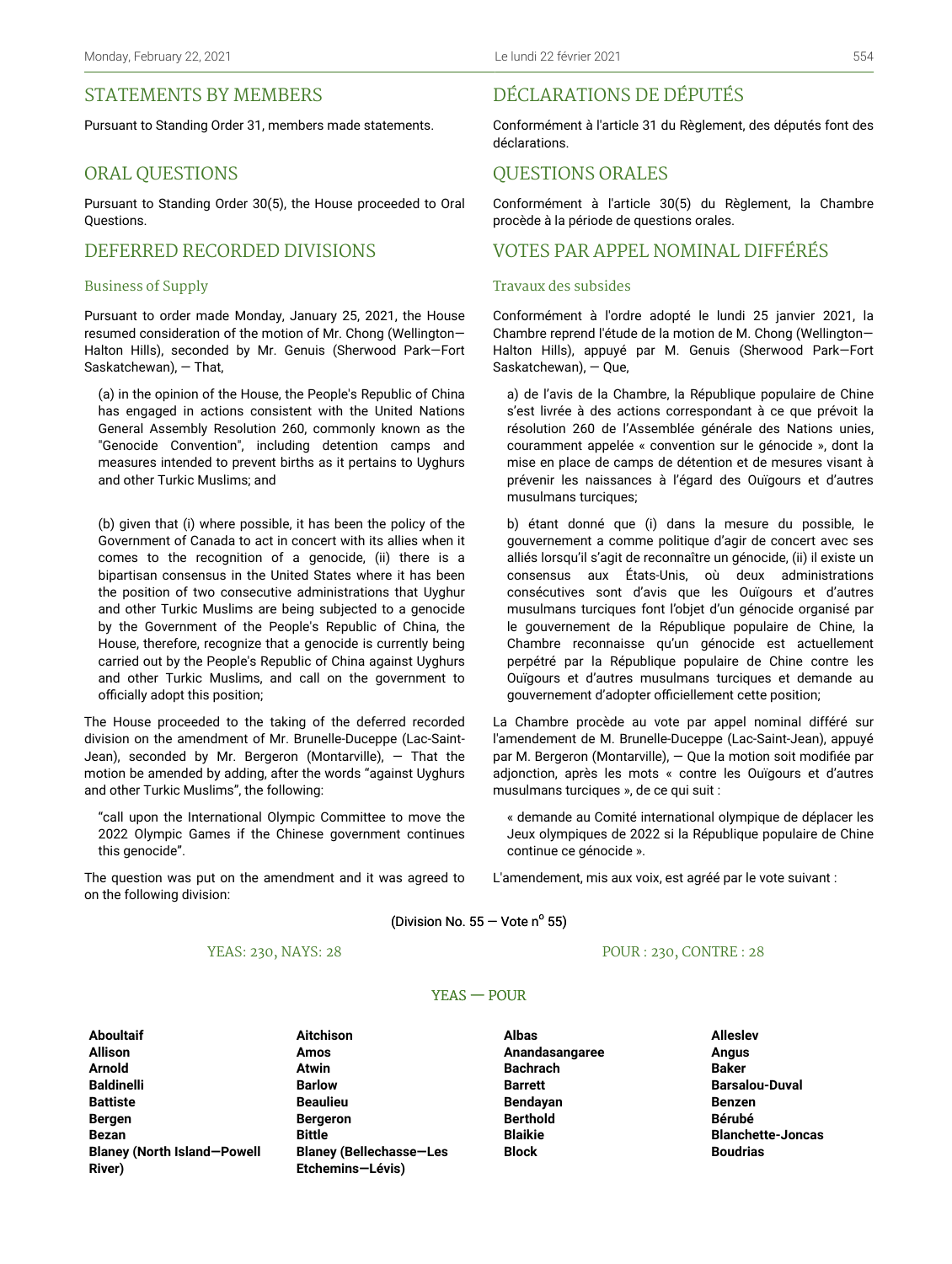| <b>Boulerice</b><br><b>Calkins</b> | <b>Bragdon</b><br><b>Cannings</b>                                     | <b>Brassard</b><br><b>Carrie</b> | <b>Brunelle-Duceppe</b><br>Chabot |
|------------------------------------|-----------------------------------------------------------------------|----------------------------------|-----------------------------------|
| Champoux                           | <b>Charbonneau</b>                                                    | Chiu                             | Chong                             |
| <b>Collins</b>                     | <b>Cooper</b>                                                         | Cumming                          | Dabrusin                          |
| <b>Dalton</b>                      | <b>Damoff</b>                                                         | <b>Dancho</b>                    | <b>Davidson</b>                   |
| <b>DeBellefeuille</b>              | <b>Deltell</b>                                                        | d'Entremont                      | <b>Desbiens</b>                   |
| <b>Desilets</b>                    | <b>Dhaliwal</b>                                                       | <b>Diotte</b>                    | <b>Doherty</b>                    |
| <b>Dowdall</b>                     | <b>Dreeshen</b>                                                       | Duncan (Stormont-Dundas-         | <b>Duvall</b>                     |
|                                    |                                                                       | <b>South Glengarry)</b>          |                                   |
| <b>Dzerowicz</b>                   | <b>Ellis</b>                                                          | <b>Epp</b>                       | <b>Erskine-Smith</b>              |
| Falk (Battlefords-Lloydminster)    | Falk (Provencher)                                                     | Fast                             | Fergus                            |
| Findlay (South Surrey-White        | Finley (Haldimand-Norfolk)                                            | <b>Fisher</b>                    | Fortin                            |
| Rock)                              |                                                                       |                                  |                                   |
| <b>Fragiskatos</b>                 | <b>Fraser</b>                                                         | Gallant                          | Garrison                          |
| Gaudreau                           | Gazan                                                                 | Généreux                         | Genuis                            |
| Gerretsen                          | Gill                                                                  | Gladu                            | Godin                             |
| Gourde                             | Gray                                                                  | Green                            | Hallan                            |
| Harder                             | <b>Hardie</b>                                                         | Harris                           | <b>Hoback</b>                     |
| <b>Housefather</b>                 | <b>Hughes</b>                                                         | len                              | Jansen                            |
| <b>Jeneroux</b>                    | <b>Johns</b>                                                          | Jowhari                          | Julian                            |
| Kelloway                           | <b>Kelly</b>                                                          | Kent                             | Khera                             |
| <b>Kitchen</b>                     | <b>Kmiec</b>                                                          | <b>Koutrakis</b>                 | <b>Kram</b>                       |
| <b>Kurek</b>                       | <b>Kusie</b>                                                          | <b>Kwan</b>                      | Lake                              |
| Lambropoulos                       | <b>Lamoureux</b>                                                      | Larouche                         | Lattanzio                         |
| Lawrence                           | Lehoux                                                                | Lemire                           | Lewis (Essex)                     |
| Liepert                            | Lloyd                                                                 | Lobb                             | Long                              |
| Lukiwski                           | <b>MacGregor</b>                                                      | <b>MacKenzie</b>                 | <b>Maguire</b>                    |
| <b>Maloney</b>                     | <b>Manly</b>                                                          | Marcil                           | Martel                            |
| <b>Masse</b>                       | <b>Mathyssen</b>                                                      | May (Saanich-Gulf Islands)       | Mazier                            |
| <b>McCauley (Edmonton West)</b>    | <b>McColeman</b>                                                      | <b>McGuinty</b>                  | McKinnon (Coquitlam-Port          |
| <b>McLean</b>                      |                                                                       |                                  | Coquitlam)<br><b>McPherson</b>    |
|                                    | McLeod (Kamloops-Thompson- McLeod (Northwest Territories)<br>Cariboo) |                                  |                                   |
| Melillo                            | <b>Michaud</b>                                                        | Moore                            | <b>Morantz</b>                    |
| <b>Morrison</b>                    | <b>Morrissey</b>                                                      | Motz                             | Nater                             |
| <b>Normandin</b>                   | <b>O'Connell</b>                                                      | Oliphant                         | O'Toole                           |
| <b>Patzer</b>                      | <b>Paul-Hus</b>                                                       | Pauzé                            | Perron                            |
| <b>Petitpas Taylor</b>             | <b>Plamondon</b>                                                      | <b>Poilievre</b>                 | Powlowski                         |
| Qaqqaq                             | Ratansi                                                               | <b>Rayes</b>                     | Redekopp                          |
| <b>Reid</b>                        | <b>Rempel Garner</b>                                                  | <b>Richards</b>                  | Romanado                          |
| Rood                               | <b>Ruff</b>                                                           | Sahota (Calgary Skyview)         | Sahota (Brampton North)           |
| Saini                              | <b>Saks</b>                                                           | Sangha                           | <b>Sarai</b>                      |
| Savard-Tremblay                    | Scarpaleggia                                                          | <b>Scheer</b>                    | <b>Schiefke</b>                   |
| <b>Schmale</b>                     | <b>Seeback</b>                                                        | <b>Shields</b>                   | <b>Shin</b>                       |
| <b>Shipley</b>                     | Sidhu (Brampton South)                                                | <b>Simard</b>                    | Singh                             |
| <b>Sloan</b>                       | <b>Soroka</b>                                                         | <b>Stanton</b>                   | <b>Steinley</b>                   |
| <b>Ste-Marie</b>                   | <b>Strahl</b>                                                         | <b>Stubbs</b>                    | Sweet                             |
| <b>Thériault</b>                   | <b>Therrien</b>                                                       | <b>Tochor</b>                    | <b>Trudel</b>                     |
| <b>Turnbull</b>                    | <b>Uppal</b>                                                          | Van Bynen                        | Van Popta                         |
| <b>Vandenbeld</b>                  | Vecchio                                                               | <b>Vidal</b>                     | Viersen                           |
| Vignola                            | <b>Virani</b>                                                         | Vis                              | Wagantall                         |
| Waugh                              | Webber                                                                | Williamson                       | Wilson-Raybould                   |
| Wong                               | Young                                                                 | Yurdiga                          | Zahid                             |
| <b>Zimmer</b>                      | Zuberi $-230$                                                         |                                  |                                   |
|                                    |                                                                       |                                  |                                   |
|                                    | $NAYS - CONTRE$                                                       |                                  |                                   |
|                                    |                                                                       |                                  |                                   |
| <b>Bagnell</b>                     | <b>Beech</b>                                                          | <b>Bessette</b>                  | <b>Blois</b>                      |

# **Casey Easter Finnigan Fry Khalid Kusmierczyk Lalonde Lefebvre Longfield Louis (Kitchener—Conestoga) MacKinnon (Gatineau) McDonald McKay Regan Robillard Samson Serré Sgro Simms Sorbara**

**Tabbara van Koeverden Weiler Zann — 28**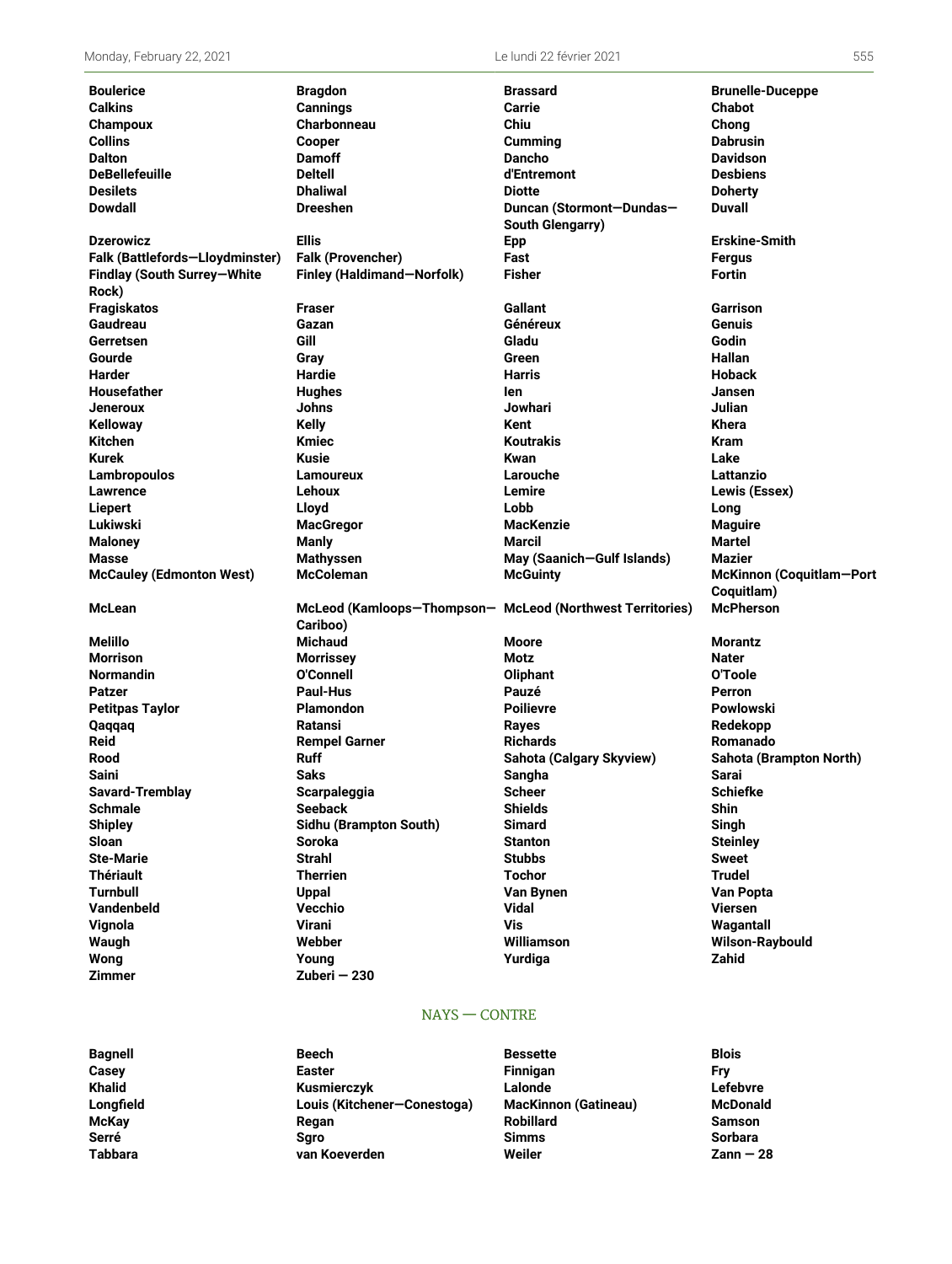### PAIRED — PAIRÉS

#### Nil—Aucun

Pursuant to Standing Order 81(16), the House proceeded to the putting of the question on the main motion, as amended, of Mr. Chong (Wellington—Halton Hills), seconded by Mr. Genuis (Sherwood Park—Fort Saskatchewan), —That,

(a) in the opinion of the House, the People's Republic of China has engaged in actions consistent with the United Nations General Assembly Resolution 260, commonly known as the "Genocide Convention", including detention camps and measures intended to prevent births as it pertains to Uyghurs and other Turkic Muslims; and

(b) given that (i) where possible, it has been the policy of the Government of Canada to act in concert with its allies when it comes to the recognition of a genocide, (ii) there is a bipartisan consensus in the United States where it has been the position of two consecutive administrations that Uyghur and other Turkic Muslims are being subjected to a genocide by the Government of the People's Republic of China, the House, therefore, recognize that a genocide is currently being carried out by the People's Republic of China against Uyghurs and other Turkic Muslims, call upon the International Olympic Committee to move the 2022 Olympic Games if the Chinese government continues this genocide and call on the government to officially adopt this position.

The question was put on the main motion, as amended, and it was agreed to on the following division:

Conformément à l'article 81(16) du Règlement, la Chambre procède à la mise aux voix de la motion principale, telle que modifiée, de M. Chong (Wellington—Halton Hills), appuyé par M. Genuis (Sherwood Park—Fort Saskatchewan), —Que,

a) de l'avis de la Chambre, la République populaire de Chine s'est livrée à des actions correspondant à ce que prévoit la résolution 260 de l'Assemblée générale des Nations unies, couramment appelée « convention sur le génocide », dont la mise en place de camps de détention et de mesures visant à prévenir les naissances à l'égard des Ouïgours et d'autres musulmans turciques;

b) étant donné que (i) dans la mesure du possible, le gouvernement a comme politique d'agir de concert avec ses alliés lorsqu'il s'agit de reconnaître un génocide, (ii) il existe un consensus aux États-Unis, où deux administrations consécutives sont d'avis que les Ouïgours et d'autres musulmans turciques font l'objet d'un génocide organisé par le gouvernement de la République populaire de Chine, la Chambre reconnaisse qu'un génocide est actuellement perpétré par la République populaire de Chine contre les Ouïgours et d'autres musulmans turciques, demande au Comité international olympique de déplacer les Jeux olympiques de 2022 si la République populaire de Chine continue ce génocide et demande au gouvernement d'adopter officiellement cette position.

La motion principale, telle que modifiée, est mise aux voix et est agréée par le vote suivant :

(Division No.  $56 -$  Vote n<sup>o</sup> 56)

### YEAS: 266, NAYS: 0

POUR : 266, CONTRE : 0

#### YEAS — POUR

| <b>Aboultaif</b>         | <b>Aitchison</b>                   | <b>Albas</b>                         | <b>Alleslev</b>            |
|--------------------------|------------------------------------|--------------------------------------|----------------------------|
| <b>Allison</b>           | Amos                               | Anandasangaree                       | Angus                      |
| <b>Arnold</b>            | <b>Atwin</b>                       | <b>Bachrach</b>                      | <b>Badawey</b>             |
| <b>Bagnell</b>           | <b>Bains</b>                       | <b>Baker</b>                         | <b>Baldinelli</b>          |
| <b>Barlow</b>            | <b>Barrett</b>                     | <b>Barsalou-Duval</b>                | <b>Battiste</b>            |
| <b>Beaulieu</b>          | Beech                              | Bendayan                             | <b>Benzen</b>              |
| <b>Bergen</b>            | <b>Bergeron</b>                    | <b>Berthold</b>                      | <b>Bérubé</b>              |
| <b>Bessette</b>          | <b>Bezan</b>                       | <b>Bittle</b>                        | <b>Blaikie</b>             |
| <b>Blanchette-Joncas</b> | <b>Blaney (North Island-Powell</b> | <b>Blaney (Bellechasse-Les</b>       | <b>Block</b>               |
|                          | River)                             | Etchemins-Lévis)                     |                            |
| <b>Blois</b>             | <b>Boudrias</b>                    | <b>Boulerice</b>                     | <b>Bragdon</b>             |
| <b>Brassard</b>          | <b>Brunelle-Duceppe</b>            | <b>Calkins</b>                       | Cannings                   |
| Carrie                   | Casey                              | <b>Chabot</b>                        | Champoux                   |
| <b>Charbonneau</b>       | Chiu                               | Chong                                | <b>Collins</b>             |
| Cooper                   | <b>Cumming</b>                     | <b>Dabrusin</b>                      | <b>Dalton</b>              |
| <b>Damoff</b>            | Dancho                             | <b>Davidson</b>                      | <b>DeBellefeuille</b>      |
| <b>Deltell</b>           | d'Entremont                        | <b>Desbiens</b>                      | <b>Desilets</b>            |
| <b>Dhaliwal</b>          | <b>Diotte</b>                      | <b>Doherty</b>                       | Dowdall                    |
| <b>Dreeshen</b>          | <b>Duguid</b>                      | Duncan (Stormont-Dundas-             | <b>Duvall</b>              |
|                          |                                    | South Glengarry)                     |                            |
| <b>Dzerowicz</b>         | <b>Easter</b>                      | <b>Ellis</b>                         | <b>Epp</b>                 |
| <b>Erskine-Smith</b>     | Falk (Battlefords-Lloydminster)    | <b>Falk (Provencher)</b>             | Fast                       |
| Fergus                   | <b>Fillmore</b>                    | Findlay (South Surrey-White<br>Rock) | Finley (Haldimand-Norfolk) |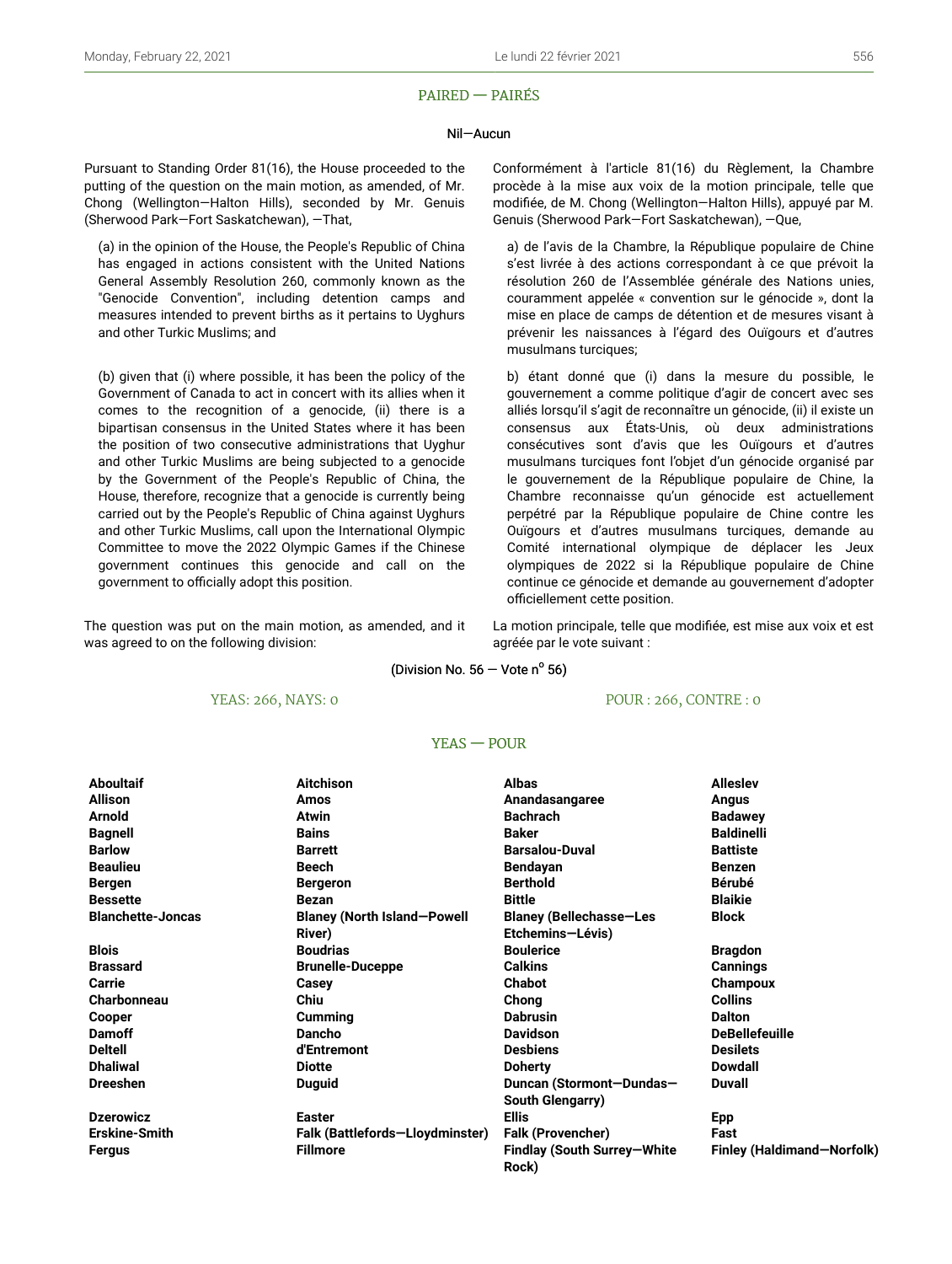| <b>Finnigan</b>            | <b>Fisher</b>                                             | <b>Fonseca</b>                  | <b>Fortin</b>               |
|----------------------------|-----------------------------------------------------------|---------------------------------|-----------------------------|
| <b>Fragiskatos</b>         | <b>Fraser</b>                                             | Fry                             | <b>Gallant</b>              |
| <b>Garrison</b>            | Gaudreau                                                  | Gazan                           | Généreux                    |
| Genuis                     | Gerretsen                                                 | Gill                            | Gladu                       |
| Godin                      | Gourde                                                    | Gray                            | Green                       |
| Hallan                     | Harder                                                    | <b>Hardie</b>                   | <b>Harris</b>               |
| <b>Hoback</b>              | Housefather                                               | <b>Hughes</b>                   | len                         |
| <b>Jaczek</b>              | Jansen                                                    | <b>Jeneroux</b>                 | Johns                       |
| Jowhari                    | Julian                                                    | <b>Kelloway</b>                 | Kelly                       |
| Kent                       | <b>Khalid</b>                                             | <b>Khera</b>                    | <b>Kitchen</b>              |
| <b>Kmiec</b>               | <b>Koutrakis</b>                                          | <b>Kram</b>                     | Kurek                       |
| Kusie                      | Kusmierczyk                                               | Kwan                            | Lake                        |
| Lalonde                    | Lambropoulos                                              | <b>Lamoureux</b>                | Larouche                    |
| Lattanzio                  | <b>Lawrence</b>                                           | Lefebvre                        | Lehoux                      |
| Lemire                     | Lewis (Essex)                                             | Liepert                         | Lightbound                  |
| Lloyd                      | Lobb                                                      | Lona                            | Louis (Kitchener-Conestoga) |
| Lukiwski                   | <b>MacGregor</b>                                          | <b>MacKenzie</b>                | <b>MacKinnon (Gatineau)</b> |
| <b>Maguire</b>             | <b>Maloney</b>                                            | Manly                           | Marcil                      |
| <b>Martel</b>              | <b>Masse</b>                                              | <b>Mathyssen</b>                | May (Cambridge)             |
| May (Saanich-Gulf Islands) | Mazier                                                    | <b>McCauley (Edmonton West)</b> | <b>McColeman</b>            |
| <b>McDonald</b>            | <b>McGuinty</b>                                           | McKay                           | McKinnon (Coquitlam-Port    |
|                            |                                                           |                                 | Coquitlam)                  |
| <b>McLean</b>              | McLeod (Kamloops-Thompson- McLeod (Northwest Territories) |                                 | <b>McPherson</b>            |
|                            | Cariboo)                                                  |                                 |                             |
| <b>Melillo</b>             | <b>Michaud</b>                                            | <b>Moore</b>                    | <b>Morantz</b>              |
| <b>Morrison</b>            | <b>Morrissey</b>                                          | Motz                            | <b>Nater</b>                |
| <b>Normandin</b>           | O'Connell                                                 | <b>Oliphant</b>                 | O'Toole                     |
| <b>Patzer</b>              | <b>Paul-Hus</b>                                           | Pauzé                           | Perron                      |
| <b>Petitpas Taylor</b>     | <b>Plamondon</b>                                          | <b>Poilievre</b>                | Powlowski                   |
| Qaqqaq                     | Ratansi                                                   | Rayes                           | Redekopp                    |
| Regan                      | <b>Reid</b>                                               | <b>Rempel Garner</b>            | <b>Richards</b>             |
| <b>Robillard</b>           | Romanado                                                  | Rood                            | <b>Ruff</b>                 |
| Sahota (Calgary Skyview)   | Sahota (Brampton North)                                   | <b>Saini</b>                    | <b>Saks</b>                 |
| <b>Samson</b>              | Sangha                                                    | Sarai                           | <b>Savard-Tremblay</b>      |
| Scarpaleggia               | <b>Scheer</b>                                             | <b>Schiefke</b>                 | <b>Schmale</b>              |
| <b>Seeback</b>             | Serré                                                     | Saro                            | <b>Shields</b>              |
| Shin                       | <b>Shipley</b>                                            | Sidhu (Brampton East)           | Sidhu (Brampton South)      |
| Simard                     | <b>Simms</b>                                              | Singh                           | Sloan                       |
| <b>Sorbara</b>             | <b>Soroka</b>                                             | <b>Stanton</b>                  | <b>Steinley</b>             |
| <b>Ste-Marie</b>           | <b>Strahl</b>                                             | <b>Stubbs</b>                   | <b>Sweet</b>                |
| <b>Tabbara</b>             | <b>Thériault</b>                                          | <b>Therrien</b>                 | <b>Tochor</b>               |
| <b>Trudel</b>              | <b>Turnbull</b>                                           | <b>Uppal</b>                    | Van Bynen                   |
| van Koeverden              | Van Popta                                                 | Vandenbeld                      | Vaughan                     |
| Vecchio                    | <b>Vidal</b>                                              | <b>Viersen</b>                  | Vignola                     |
| <b>Virani</b>              | Vis                                                       | Wagantall                       | Waugh                       |
| Webber                     | Weiler                                                    | Williamson                      | Wilson-Raybould             |
| Wong                       | Young                                                     | Yurdiga                         | <b>Zahid</b>                |
| Zimmer                     | Zuberi – 266                                              |                                 |                             |

## NAYS — CONTRE

### Nil—Aucun

## PAIRED — PAIRÉS

Nil—Aucun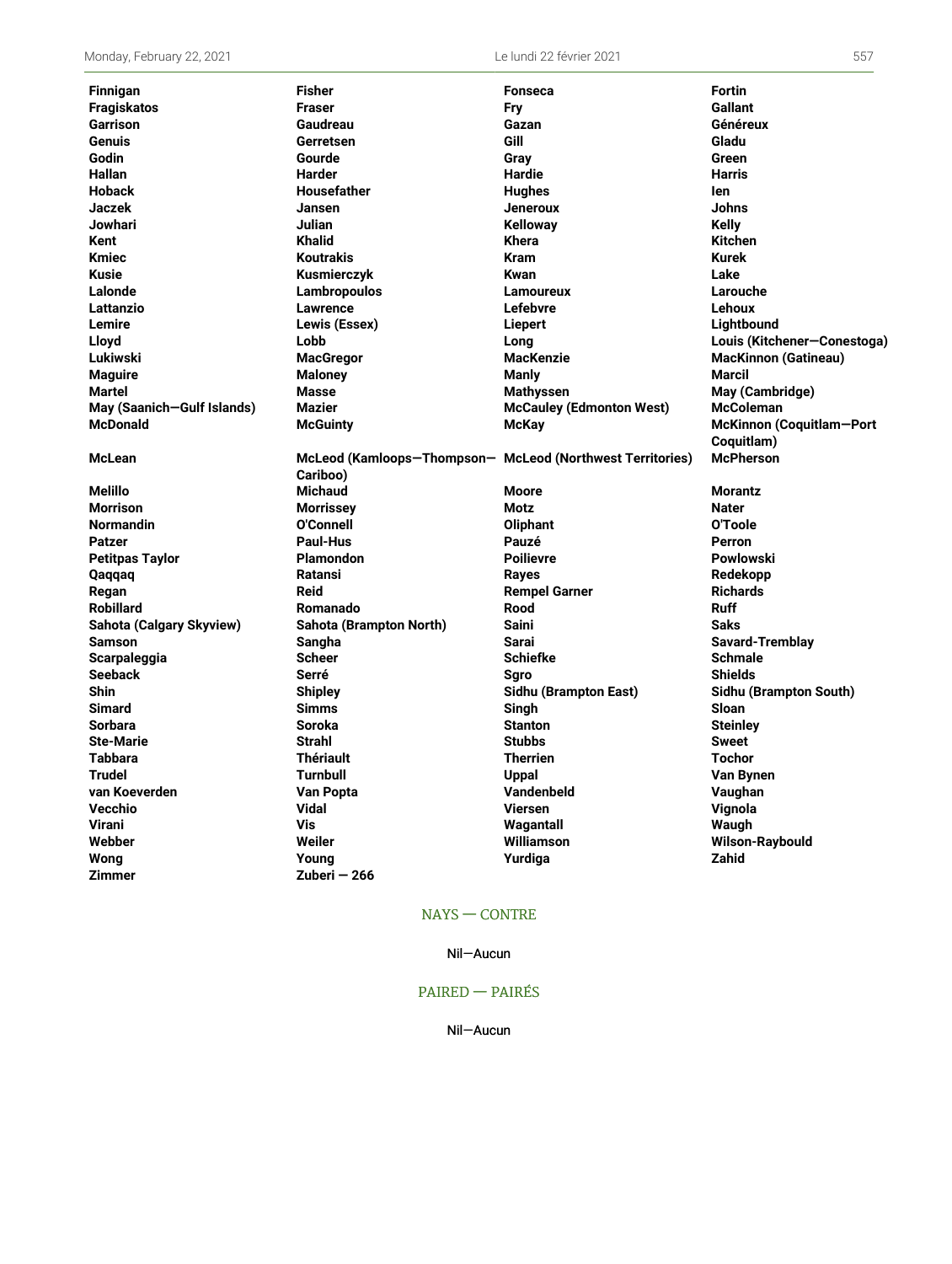## DAILY ROUTINE OF BUSINESS

#### Presenting Reports from Interparliamentary Delegations

Pursuant to Standing Order 34(1), Ms. Ratansi (Don Valley East) presented the report of the Canadian Branch of the Commonwealth Parliamentary Association (CCOM), 2020 Virtual Westminster Seminar: Preparing Parliamentarians for a Changing World, from November 23 to 27, 2020. — Sessional Paper No. 8565-432-53-06.

#### Introduction of Private Members' Bills

Pursuant to Standing Orders 68(2) and 69(1), on motion of Mr. May (Cambridge), seconded by Mr. Louis (Kitchener— Conestoga), Bill C-272, An Act to Amend the Copyright Act (diagnosis, maintenance or repair), was introduced, read the first time, ordered to be printed and ordered for a second reading at the next sitting of the House.

Pursuant to Standing Orders 68(2) and 69(1), on motion of Ms. Dzerowicz (Davenport), seconded by Mr. Easter (Malpeque), Bill C-273, An Act to establish a national strategy for a guaranteed basic income, was introduced, read the first time, ordered to be printed and ordered for a second reading at the next sitting of the House.

#### Motions

By unanimous consent, it was ordered,  $-$  That, notwithstanding any standing order, special order or usual practice of the House, in relation to possible technical issues encountered by members in the course of voting with the electronic voting system, from its implementation until Wednesday, June 23, 2021:

(a) subparagraph (p)(iv) of the order adopted on Monday, January 25, 2021, shall be rescinded;

(b) any member unable to vote via the electronic voting system during the 10-minute period due to technical issues may connect to the virtual sitting to indicate to the Chair their voting intention by the House videoconferencing system; and

(c) following any concern, identified by the electronic voting system, which is raised by an House officer of a recognized party regarding the visual identity of a member using the electronic voting system, the member in question must respond immediately to confirm their vote, either in person or by the House videoconferencing system, failing which the vote shall not be recorded.

## AFFAIRES COURANTES ORDINAIRES

#### Présentation de rapports de délégations

#### interparlementaires

Conformément à l'article 34(1) du Règlement, M<sup>me</sup> Ratansi (Don Valley-Est) présente le rapport de la Section canadienne de l'Association parlementaire du Commonwealth (CCOM), Colloque virtuel de Westminster de 2020 : Préparer les parlementaires à un monde en mutation, du 23 au 27 novembre  $2020.$  – Document parlementaire n° 8565-432-53-06.

#### Dépôt de projets de loi émanant des députés

Conformément aux articles 68(2) et 69(1) du Règlement, sur motion de M. May (Cambridge), appuyé par M. Louis (Kitchener —Conestoga), le projet de loi C-272, Loi modifiant la Loi sur le droit d'auteur (diagnostic, entretien ou réparation), est déposé, lu une première fois, l'impression en est ordonnée et la deuxième lecture en est fixée à la prochaine séance de la Chambre.

Conformément aux articles 68(2) et 69(1) du Règlement, sur motion de M me Dzerowicz (Davenport), appuyée par M. Easter (Malpeque), le projet de loi C-273, Loi concernant l'établissement d'une stratégie nationale sur le revenu de base garanti, est déposé, lu une première fois, l'impression en est ordonnée et la deuxième lecture en est fixée à la prochaine séance de la Chambre.

#### Motions

Du consentement unanime, il est ordonné, — Que, nonobstant tout article du Règlement, ordre spécial ou usage habituel de la Chambre, en ce qui concerne des difficultés techniques qui pourraient être encourues par les députés dans le cadre de votes au moyen du système de vote électronique, de sa mise en œuvre jusqu'au mercredi 23 juin 2021 :

a) l'alinéa p)(iv) de l'ordre adopté le lundi 25 janvier 2021 soit révoqué;

b) tout député incapable de voter au moyen du système de vote électronique durant la période de 10 minutes en raison de difficultés techniques peut se joindre à la séance virtuelle pour indiquer à la présidence son intention de vote par système de vidéoconférence de la Chambre;

c) à la suite de toute préoccupation, identifiée par le système de vote électronique, qui est soulevée par un agent supérieur de la Chambre d'un parti reconnu en ce qui concerne l'identité visuelle d'un député qui utilise le système de vote électronique, le député en question doit répondre immédiatement pour confirmer son intention de vote, soit en personne soit par l'entremise du système de vidéoconférence de la Chambre, faute de quoi le vote ne sera pas enregistré.

Il s'élève un débat.

Mr. Cumming (Edmonton Centre), seconded by Mr. Baldinelli (Niagara Falls), moved, — That the fourth report of the Standing Committee on Industry, Science and Technology, presented on Friday, November 27, 2020, be concurred in. (*Concurrence in Committee Reports No. 2*)

M. Cumming (Edmonton-Centre), appuyé par M. Baldinelli (Niagara Falls), propose, — Que le quatrième rapport du Comité permanent de l'industrie, des sciences et de la technologie, présenté le vendredi 27 novembre 2020, soit agréé. (*Adoption de rapports de comités n<sup>o</sup> 2*)